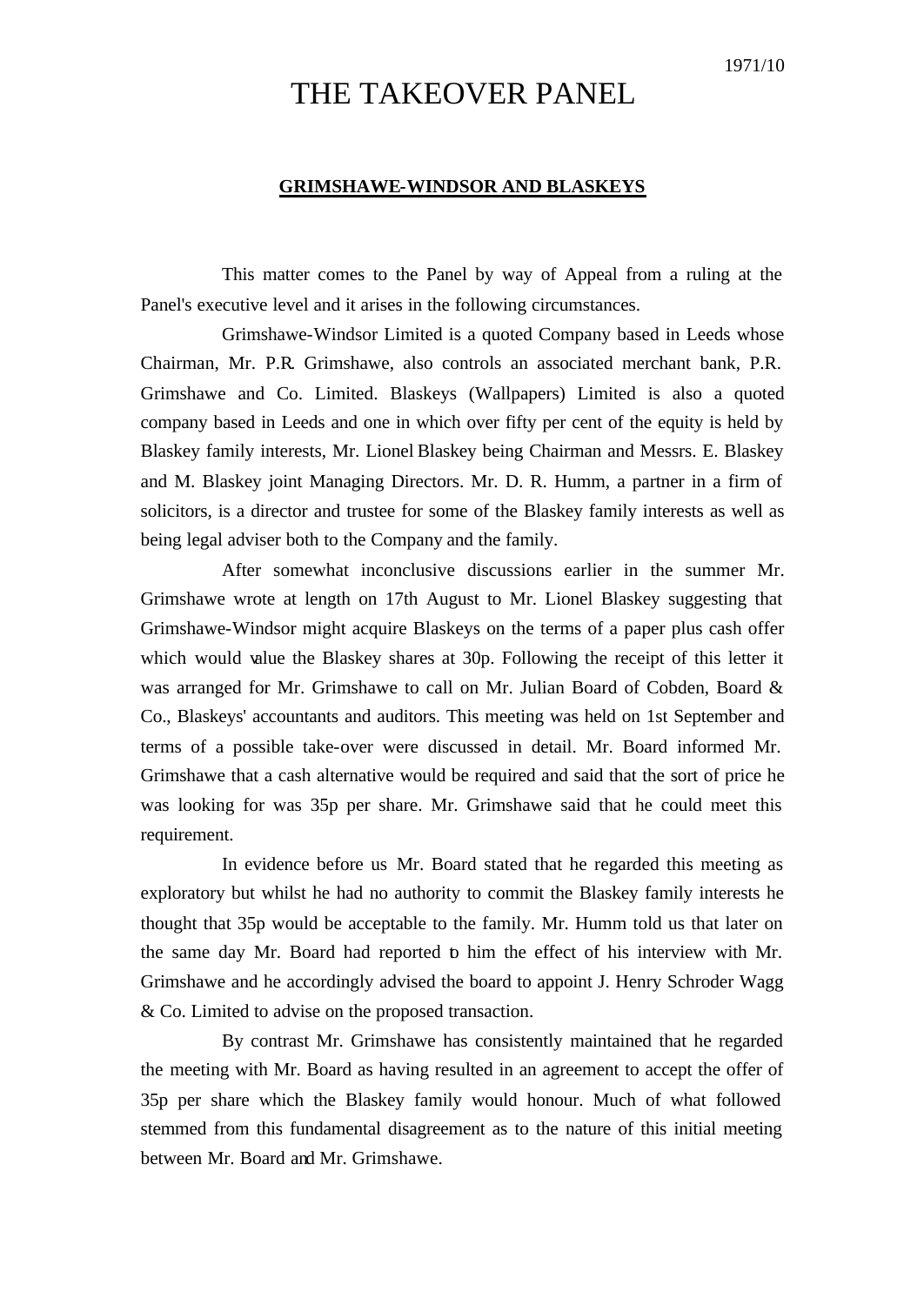On 3rd September Mr. Humm visited Schroder Wagg on behalf of Blaskeys and asked them to act; Mr. Humm is quite clear that he expected Schroder Wagg to advise on all aspects of the transaction and Mr. P. H. Robinson, the director concerned, said that they would only have agreed to act on such a basis. Mr. Grimshawe's understanding was that Schroder Wagg were brought in only to implement the terms of an agreement which had already been reached. A Minute of the discussions at Schroder Wagg that day (prepared by Schroder Wagg) states that Mr. Humm said that the price of "35p looked extremely attractive" and that there was "a degree of moral commitment on the part of Blaskeys' directors to Grimshawe at that price".

Mr. Grimshawe (like the Hon. J. A. Turner of Lazard Brothers & Co., Limited who subsequently appeared on the scene as advisers to a rival bidder, Leyland Paint & Wallpaper Limited) was anxious to avoid an auction and wrote to Schroder Wagg on Monday, 6th September, enclosing a draft of what was intended to be an irrevocable acceptance of the offer at 35p by named Blaskey family interests, constituting about 56% of the equity. The situation was complicated by the fact that Mr. Lionel Blaskey and Mr. Humm were both abroad on holiday. It was made clear to Mr. Grimshawe by Schroder Wagg that a requirement for an irrevocable commitment would inevitably delay proceedings but by this time Schroder Wagg had formed the view that if Mr. Grimshawe wanted a firm commitment he would have to pay more than 35p. There is a conflict of evidence as to whether this was put to Mr. Grimshawe in unmistakable terms.

On Tuesday, 7th September market movements in the shares of Blaskeys occurred which made it clear to all concerned that some form of announcement would have to be made. After discussion a statement (agreed by both advisers) was released to the press at 12 noon on Wednesday, 8th September and is annexed as Appendix A. The relevant points in this statement were that it was announced on behalf of the Boards of both Companies that "agreement has been reached on terms for an offer", and that "the Directors of Blaskeys, who have been advised by J. Henry Schroder Wagg & Co. Ltd., intend to accept the offer in respect of their own holdings and will recommend all other Ordinary shareholders to do likewise".

The Panel records indicate that wording to this effect has been widely used among those acting in transactions of this kind and that there have been many cases of directors subsequently revoking their intention to recommend if a fundamental change in the circumstances has occurred before formal acceptances have been given. The appearance of a further bidder on the scene would be such a change. Even between the members of the Panel there are divergent views as to the degree of commitment which such language might be thought by a wider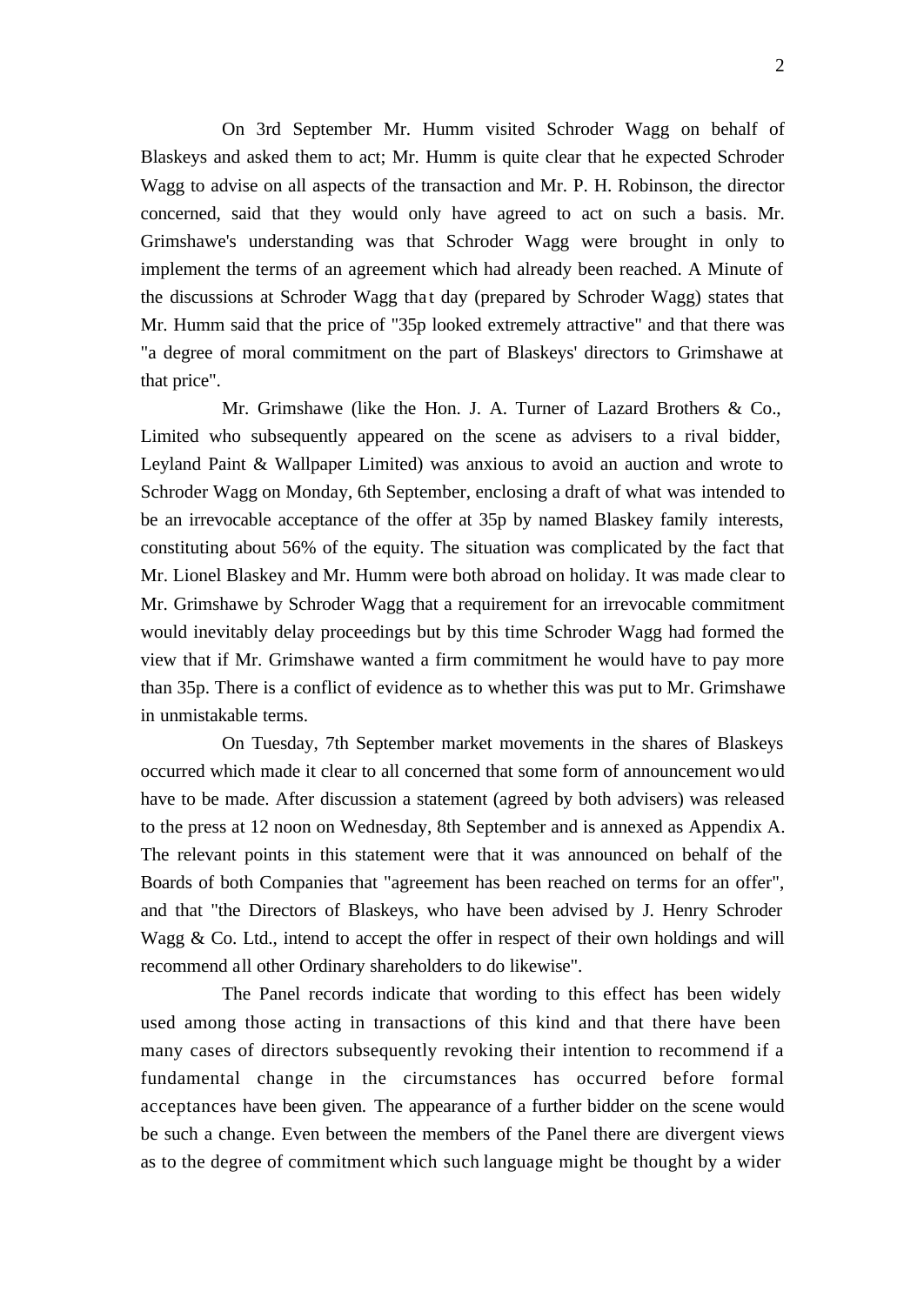public to imply and it is quite clear that some shareholders could well be misled as to whether or not a binding agreement existed. Mr. Grimshawe told us that he had thought the language indicated a binding agreement. Mr. Robinson accepted that Mr. Grimshawe had been adamant that the price was agreed but this was not Mr. Robinson's opinion. We express no view on the legal effect of such language but we feel that to the lay mind it is at least equivocal.

In the light of this case we strongly recommend all those concerned to review the wording used and to avoid the word "agreement" which is inappropriate where no binding agreement exists.

Soon after the release of this announcement contact was made on behalf of Leyland, who indicated an interest provided there was no irrevocable commitment by the Blaskeys. Schroder Wagg were informed of this on 9th September and decided to explore the new possibility. Lazards were appointed to advise Leyland and a meeting was held on Monday, 13th September between Lazards and Schroder Wagg and representatives of both Companies at which Lazards stated that they would come back with "a decision either way" the following day. In the afternoon of Tuesday, 14th September Lazards informed Schroder Wagg that their client was prepared to make an offer of 40p (with an alternative of convertible loan stock on terms to be agreed between the advisers) but that their intervention at this stage was conditional on there being no auction. Mr. Turner of Lazards in evidence before us stated that discussion of the position of Mr. Grimshawe was carefully avoided, although naturally in the interests of his own client he hoped that Schroder Wagg would consider his offer sufficiently attractive for them to secure the irrevocable acceptances from the Blaskeys family interests amounting to at least 40% of the equity which were a condition precedent to the willingness of Leyland to appear publicly on the scene.

Mr. Turner confirmed that he could not have raised any objection had Schroder Wagg intimated that they considered themselves under an obligation to go back to Mr. Grimshawe before accepting the Leyland bid on a "shut out" basis. In fairness to Lazards it should be recorded that they had consulted the Panel executive (without names mentioned) before making this approach and had been informed that it was in order so to do, since the responsibility lay with the Board of the offeree company and its advisers to determine whether or not to accept an offer in terms which would amount to a "shut out" and preclude the play of market forces.

Having considered all the factors Schroder Wagg advised the Board of Blaskeys on the morning of 15th September that they should accept the Leyland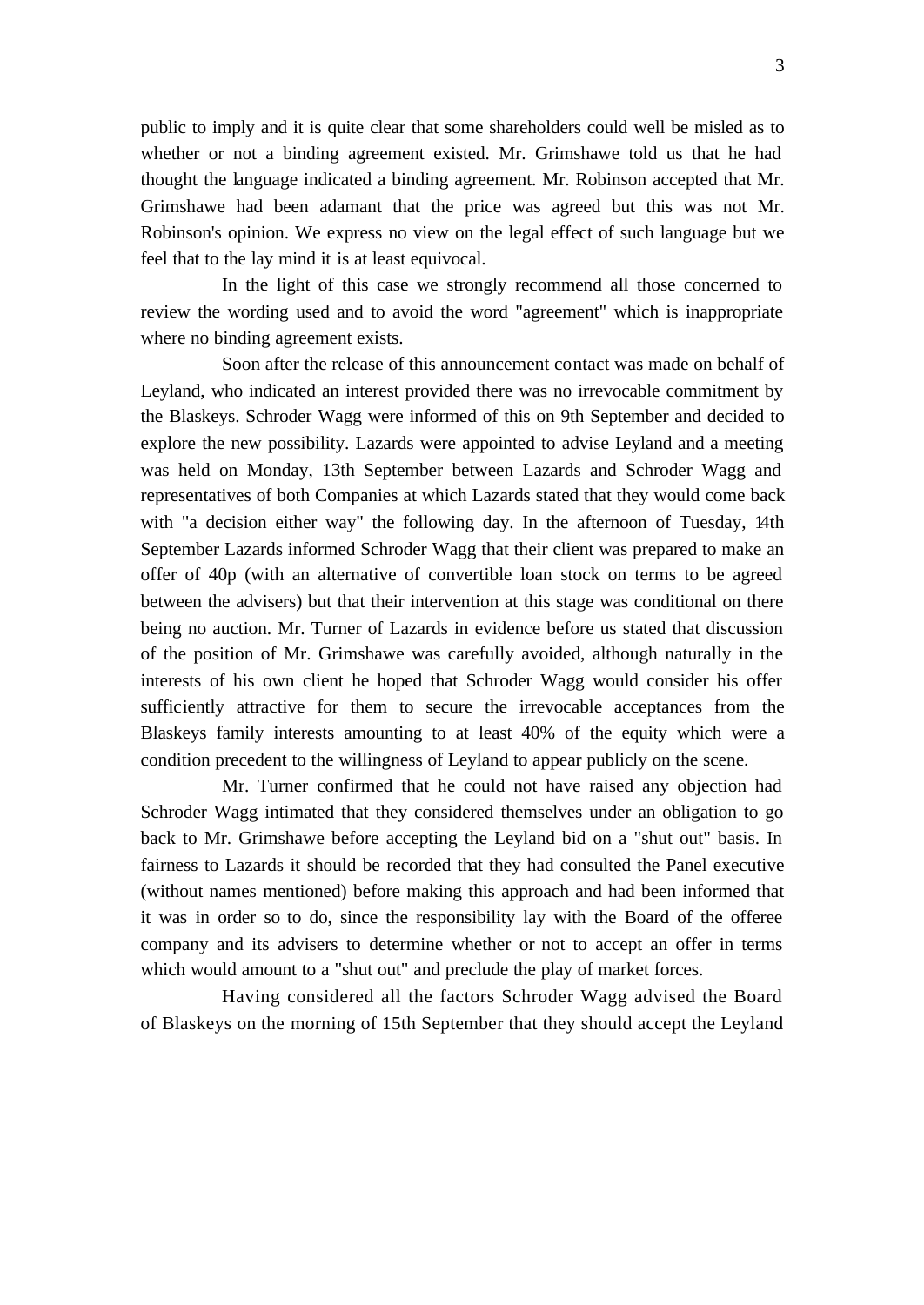bid on "shut out" terms and Mr. Robinson thereupon telephoned Lazards and informed them accordingly. In so doing, Schroder Wagg believed that the risk of losing the higher conditional offer from Leyland outweighed the possibility of obtaining a still better offer from Grimshawe-Windsor. In that view they were no doubt influenced by a telephone conversation with Mr. Grimshawe on 7th September when Mr. Robinson said that if Mr. Grimshawe wanted irrevocable acceptances he would have to pay more than 35p. A contemporary record by Schroder Wagg confirms Mr. Robinson's recollection of the conversation but it equally confirms that Mr. Grimshawe was contending that there was no reason why he should offer more than 35p since the Board of Blaskeys had, he stated, already accepted that figure.

On 15th September, Mr. Grimshawe apparently heard rumours that there was to be another bid and telephoned Mr. Board. From what was said Mr. Board inferred that Mr. Grimshawe would bid higher and he immediately rang Mr. Robinson who, however, thought that the telephone conversation with Mr. Grimshawe did not alter the situation because he regarded himself as committed by his own telephone conversation with Lazards early that day.

At that time shareholders holding up to about 51% of the Blaskeys equity were in course of signing letters of acceptance and at 5.15 p.m. an announcement (annexed at Appendix B) was released, without further contact having been made with Mr. Grimshawe to advise him of the situation which had arisen.

There is no detailed Rule in the Code dealing with "shut out" bids though there are a number of provisions dealing with closely related matters. A Board and their advisers must, of course, take both longer and shorter term considerations into account; in such cases there can be wide differences of opinion as to where the balance of advantage to shareholders lies. In this case, however, (which distinguishes it completely from the earlier case of Ladbroke, Coral and Mark Lane) we were specifically assured that the only consideration was one of price.

It has always been a fundamental principle of the Code that it is for a shareholder to decide for himself when and how to dispose of his shares. Equally it is fundamental that Directors must at all times act in good faith in what they believe to be the best interests of the shareholders taken as a whole. There is therefore a very heavy responsibility on Boards and their advisers who contemplate the transfer of effective control in circumstances which amount to a "shut out" of possible rival bidders.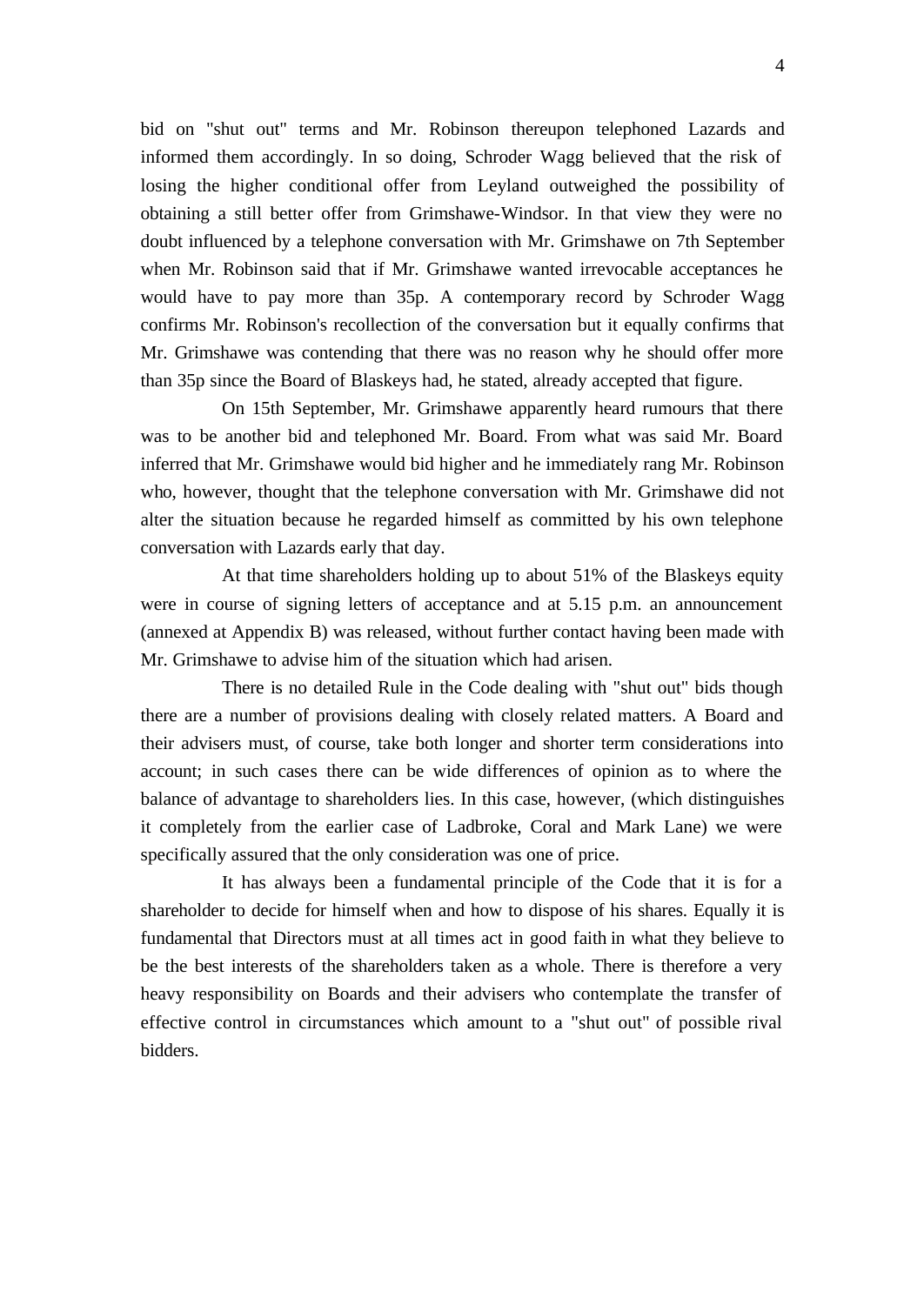The Panel executive ruled that there had been no breach of the Code. In view of the fact that there is no specific Rule dealing with the question of "shut out" bids and since we accept that Schroder Wagg acted in what they believed to be the best interest of their client we support this view, even though in the light of subsequent events it seems possible that the shareholders of Blaskeys have been deprived of the opportunity of receiving a higher offer from Grimshawe-Windsor and Mr. Grimshawe was less than fairly dealt with. We believe, however, that, as in all cases of doubt, Schroder Wagg would have been wise to have consulted the Panel executive before advising that a "shut out" should be given. We do not feel that we can leave the matter there because of the desirability of avoiding in the future the kind of difficulties which have arisen in this case.

Apart from our recommendation that practitioners should be more explicit in the language they use in press statements, we intend to invite the attention of the City Working Party, which is currently, at our request, carrying out a periodic review of the provisions of the Code, to the problem of "shut out" bids. It is, however, by no means certain that the matter can be fully dealt with by a detailed Rule. In the meantime we would expect that:-

- (a) Where more than one party has made an approach which could be interpreted as falling within the definition of General Principle 4, (that it is "reasonably. . . within the contemplation of the Board of an offeree company that a bona fide offer is likely to be forthcoming") no "shut out" bid should be accepted without all parties being made aware that a potential competitive situation exists and being given an opportunity to make a statement to the shareholders of the offeree company, if they so wish, before the "shut out" is given.
- (b) No "shut out" bid would be accepted without first consulting the Panel executive. The normal right of appeal to the full Panel against an adverse ruling would of course be available.
- (c) The foregoing principles also apply to any transfer of control envisaged under Rule 10.

29th September, 1971.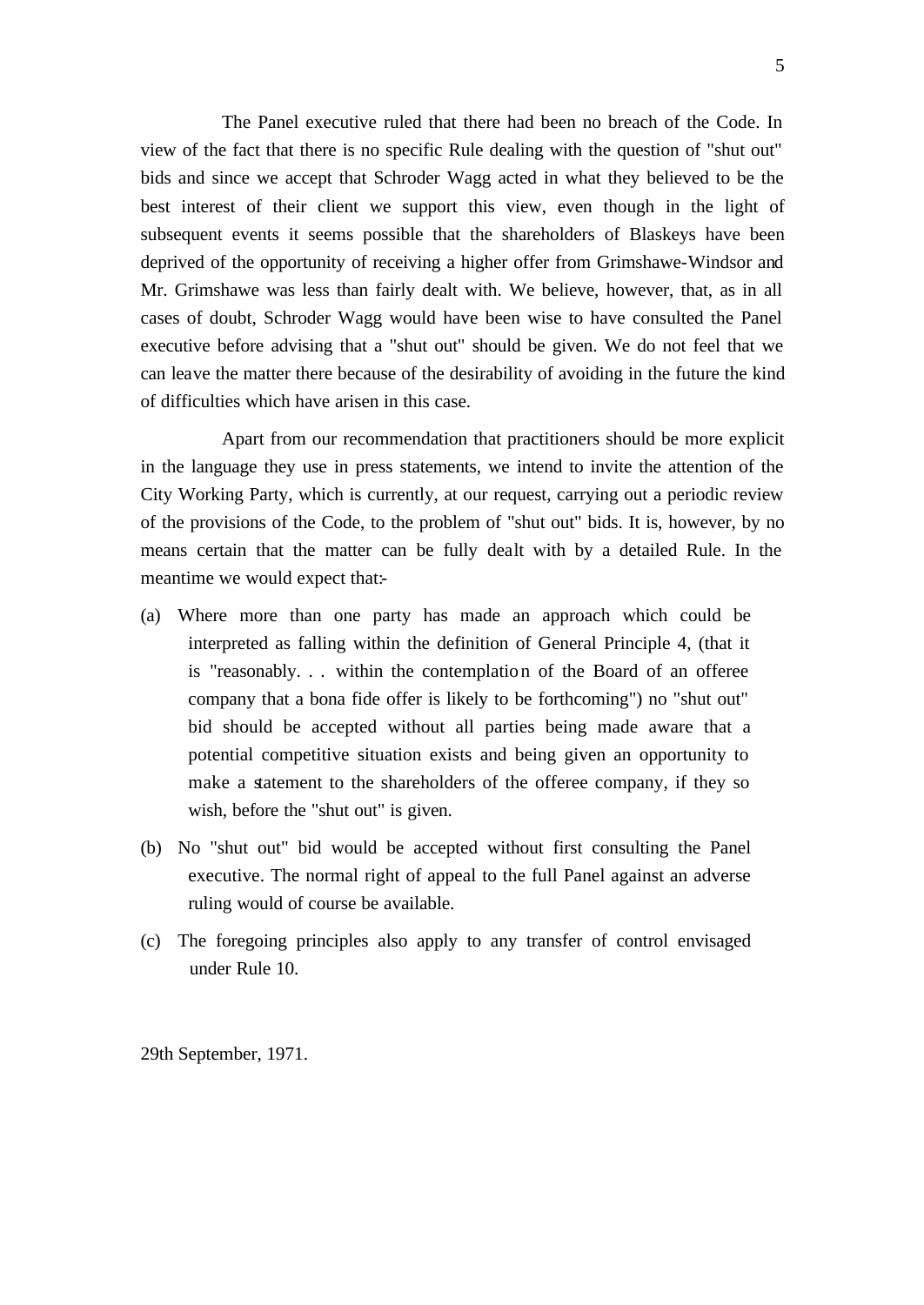#### **PRESS ANNOUNCEMENT**

### (for release at 12 noon on Wednesday, 3th September 1971) Grimshawe-Windsor offer for Blaskeys (Wallpapers)

The Boards of Grimshawe-Windsor Limited and of Blaskeys (Wallpapers) Limited announce that agreement has been reached on terms for an offer by Grimshawe-Windsor of 75p in cash and 1 Grimshawe-Windsor Ordinary share for every 3 Blaskeys issued Ordinary shares. The share offer will be underwritten so as to provide a total consideration equal to 35p cash in respect of each Blaskeys Ordinary share.

The Directors of Blaskeys, who have been advised by J. Henry Schroder Wagg & Co. Limited, intend to accept the offer in respect of their own holdings and will recommend all other Ordinary shareholders to do likewise.

Grimshawe-Windsor have provided satisfactory assurances that the interests of the staff and employees of Blaskeys (including their pension rights) will be safeguarded.

The formal Offer Document will be posted by P.R. Grimshawe & Co. Limited on behalf of Grimshawe-Windsor as soon as possible.

Enquiries to: P.R. Grimshawe & Co. Limited. Mr. Peter Grimshawe. 0532 38357 (Leeds) J. Henry Schroder Wagg & Co. Limited. Mr. Philip Robinson. 01-588 4000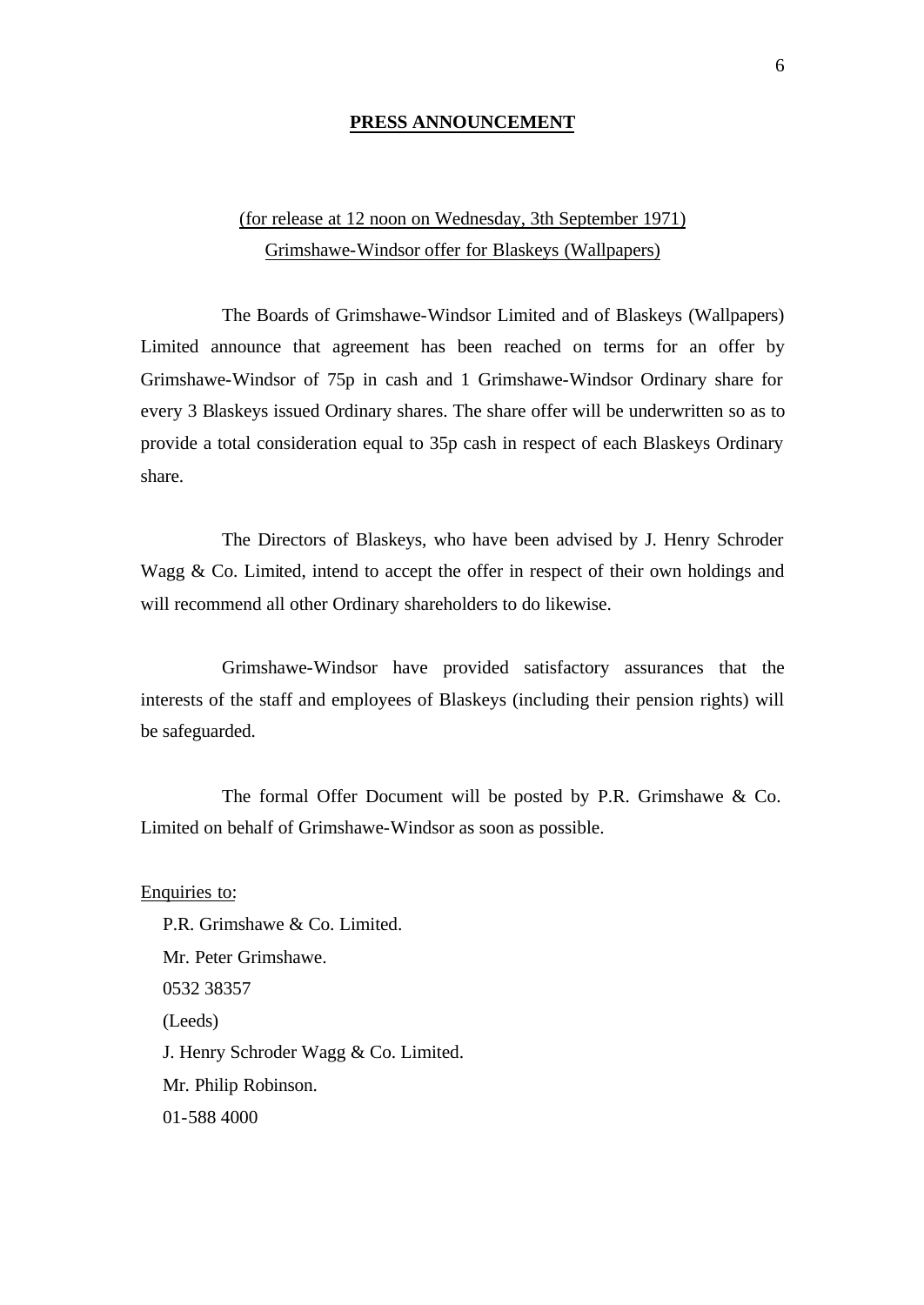## **APPENDIX D LEYLAND PAINT & WALLPAPER LIMITED/ BLASKEYS (WALLPAPERS) LIMITED**

The Boards of Leyland Paint & Wallpaper Limited ("Loyland") and of Blaskeys (Wallpapers) Limited ("Blaskeys") announce that agreement has been reached under which Leyland will offer to purchase all the issued Ordinary Share Capital of Blaskeys. The offer price will be 40p in cash for each Ordinary Share of 10p each of Biaskeys. An alternative Offer of Convertible Loan Stock will also be made the terms and conditions of which will be agreed with Blaskeys' financial advisers.

The Directors of Blaskeys and members of their families have irrevocably undertaken to accept the Offer in respect of Ordinary Shares amounting to some 51 per cent of the issued Ordinary Share Capital and will unanimously recommend all other Shareholders to accept.

Under these circumstances the Directors of Blaskeys do not now recommend the Offer by Grimshawe-Windsor Limited announced on 8th September, 1971.

The Offer will be subject to the usual conditions and the approval of Leyland Shareholders to an increase in the Company's borrowing powers.

Leyland have provided assurances that the interest of the staff and employees of Blaskeys, including pension rights, will be safeguarded.

Mr. Bryan Jones, Deputy Chairman of Leyland said today,

"The merger of Blaskeys retail outlets with those of Leyland will make a significant contribution to a further lowering of Leyland's unit cost of both distribution and manufacture.

We are delighted to welcome the excellent management and staff of Blaskeys to the Leyland Group and we look forward to benefiting with them from the commercial opportunities that the merger provides."